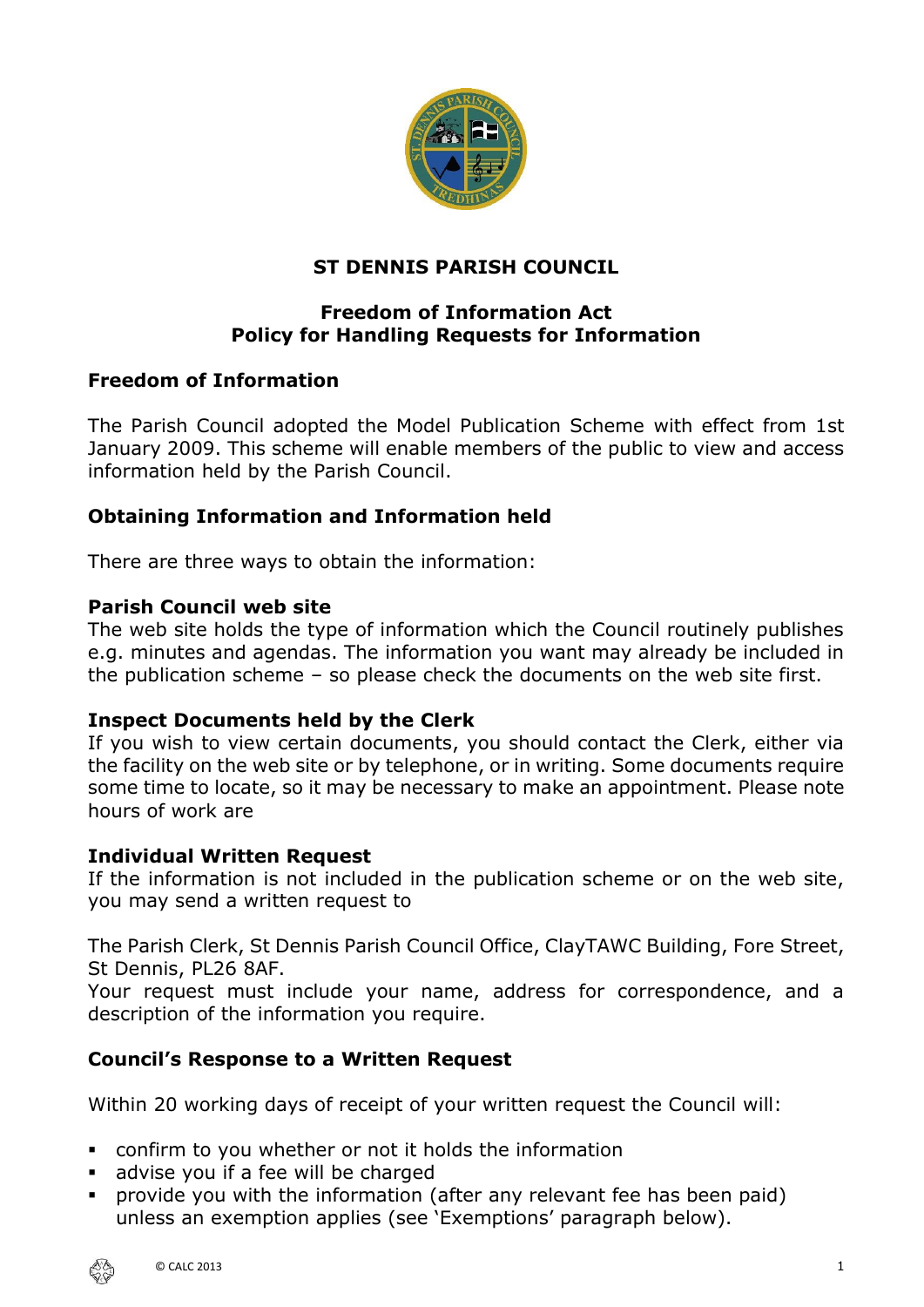### **Fees**

The Act only allows the Council to charge for answering Freedom of Information requests in the following circumstances:

- Disbursement costs such as printing, photocopying and postage; and
- When estimated staff costs involved in locating and or compiling the information exceed £450. Under these circumstances, the Council can refuse the request on the grounds of cost, or charge the applicant £20 per hour, plus disbursements for the estimated work.

For the majority of requests, or a series of requests from the same applicant within a 12-month period, it is expected that the charge for locating and compiling information will be less than £450 and therefore, except for disbursement costs, no reimbursement can be sought. However, where costs are estimated to exceed £450 (based on an hourly charge-out rate of £20), the Council can decide to:

- refuse the request; or
- comply with the request and charge for allowable costs as prescribed in the regulations; or
- comply with the request free of charge.

If the estimated cost of a request is more than £450, and it is decided to release the information and make a charge for the information then:

- A fee notice will be sent to the applicant requesting the appropriate fee.
- The request will not be answered until the fee has been received.
- **.** If the actual cost of completing the request is more than the estimate then the Council will incur the additional cost.
- Where the cost is less than the estimated cost then the difference will be refunded to the applicant.

For disbursements costs, it is proposed that the Council will charge 10p per sheet for photocopying and printing documents, and recover the actual cost of postage or any other transmission costs from the applicant.

# **Exemptions**

Some information may not be provided by the Council as there are 23 exemptions in the Freedom of Information Act, for example, personal data about individuals which is protected by the Data Protection Act 1998, or commercially confidential information.

# **Further Help**

If you need help in accessing information from the Council under the Freedom of Information Act, please contact the Parish Clerk (address as before).